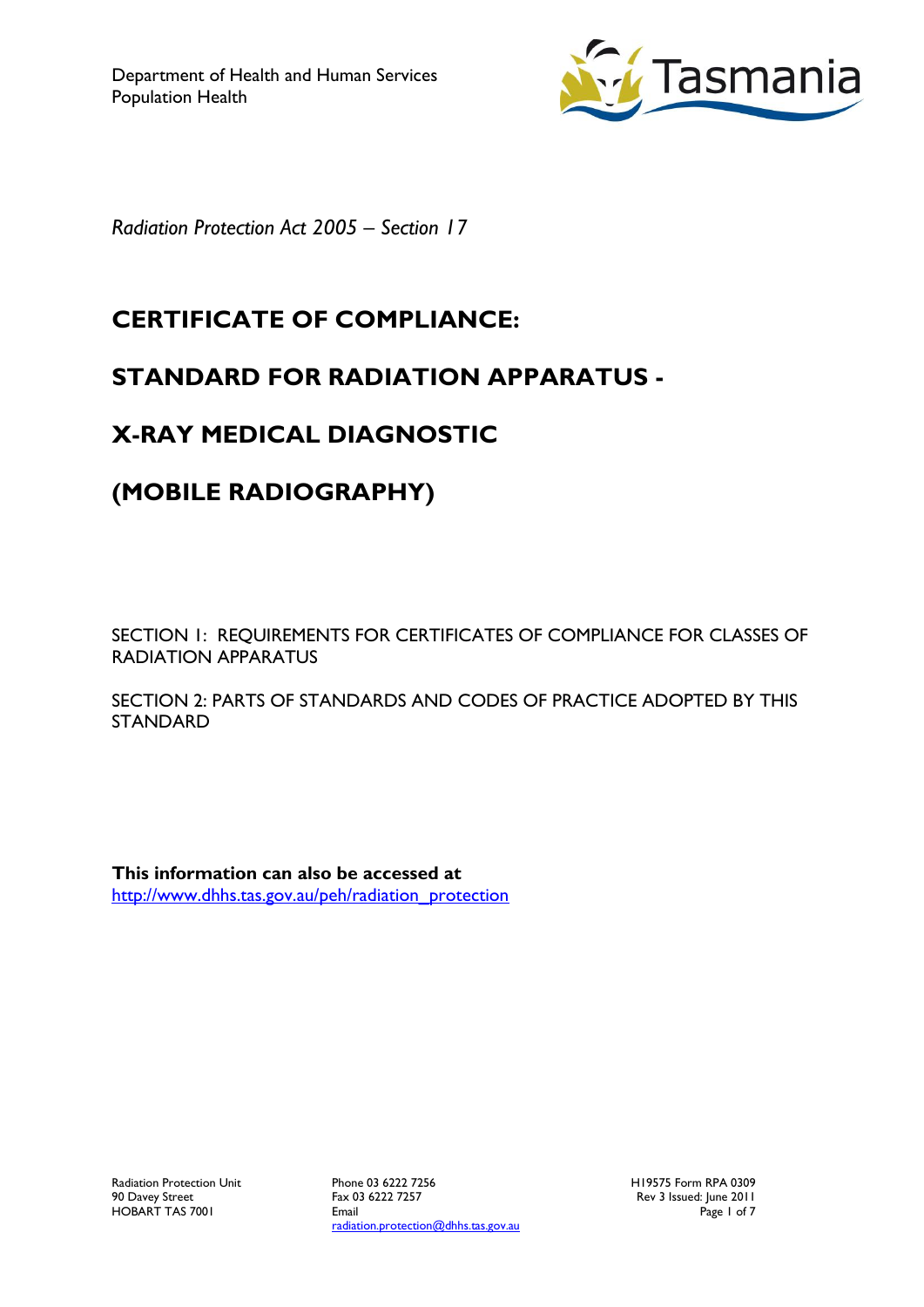## **Section 1 –** REQUIREMENTS FOR CERTIFICATES OF COMPLIANCE FOR CLASSES OF RADIATION APPARATUS.

### **PART – A**

**Section 2 of this Standard is to be used by an accredited person when assessing Radiation Apparatus, classified by Radiation Protection Act 2005 licences as "Xray Mobile Radiography", for the purpose of issuing a certificate of compliance in accordance with 17 (1) (b) of the Radiation Protection Act 2005.**

**The Radiation Apparatus must be shown to fully comply with the requirements in Section 2 of this Standard.**

**The requirements in Section 2 are taken from the following:**

| AS/NZS 3200.1.0 1998<br><b>IEC 60601-1</b> | Medical electrical equipment- General requirements for safety -<br>Parent Standard                                                                                                                    |
|--------------------------------------------|-------------------------------------------------------------------------------------------------------------------------------------------------------------------------------------------------------|
| AS/NZS 3200.1.3:1996<br>IEC 60601-1-3      | Approval and test specification - Medical electrical equipment -<br>General requirements for safety - Collateral Standard:<br>Requirements for radiation protection in diagnostic X-ray<br>equipment. |
| AS/NZS 3200.2.7:1999<br>IEC 60601-2-7      | Approval and test specification - Medical electrical equipment Part<br>2.7: Particular requirements for safety-High -voltage generators of<br>diagnostic X-ray generators                             |
| AS/NZS<br>3200.2.28:1994<br>IEC 60601-2-28 | Approval and test specification - Medical electrical equipment:<br>Particular requirements for safety-X-ray source assemblies and X-<br>ray tube assemblies for medical diagnosis generators.         |
| <b>RAR</b>                                 | Regulatory Authority Requirements - Department of Health and<br><b>Human Services</b>                                                                                                                 |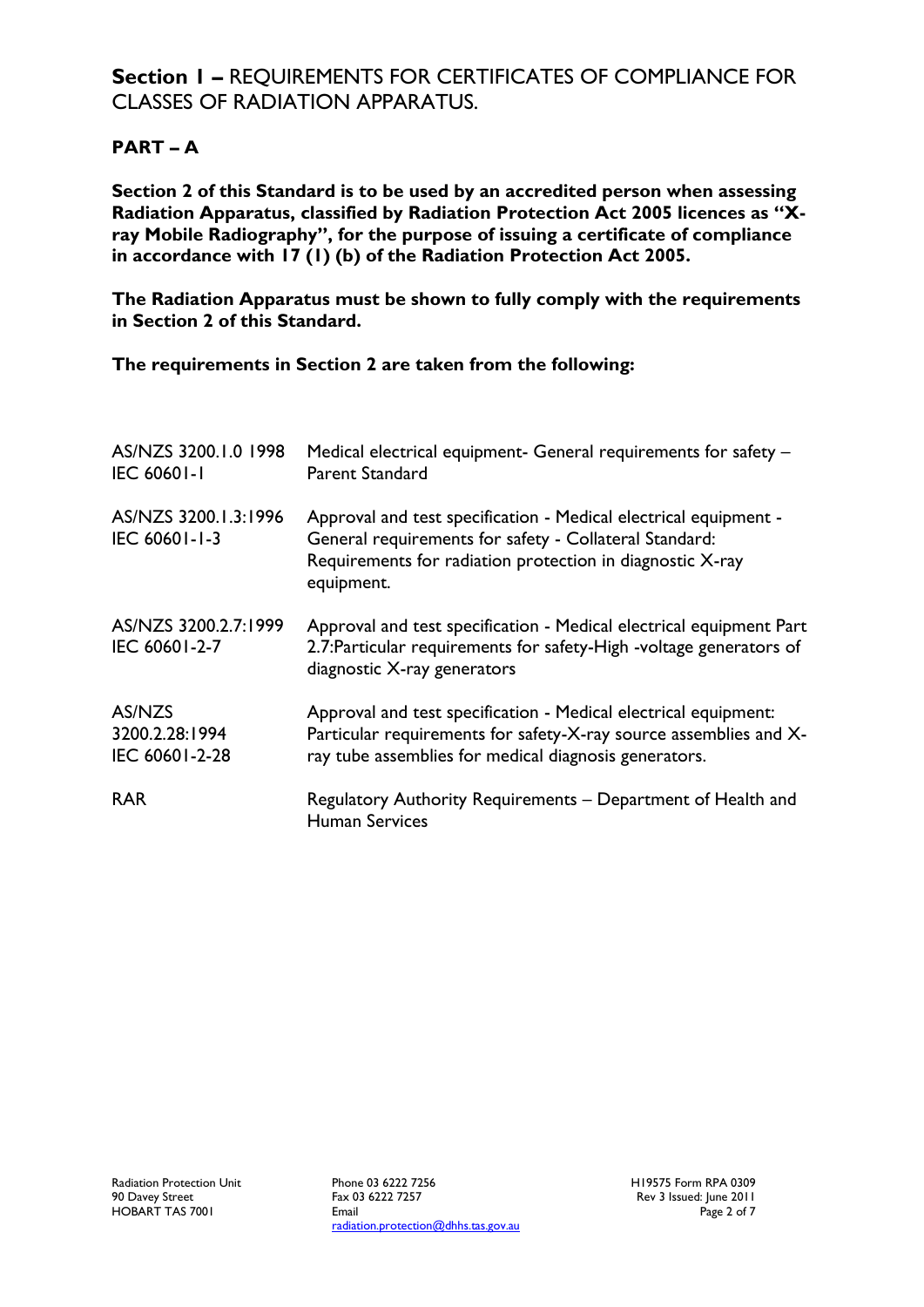#### **PART – B**

**The Standards listed in this part are to be used by a person or company licensed to manufacture or sell Radiation Apparatus, classified by Radiation Protection Act 2005 licences as "X-ray Mobile Radiography", for the purpose of issuing a certificate of compliance in accordance with 17 (1) (b) of the Radiation Protection Act 2005.**

**The holder of a licence to manufacture or sell such Radiation Apparatus must be able to show that the Radiation Apparatus fully complies with the following Standards\* .**

| AS/NZS 3200.1.0 1998                  | Medical electrical equipment- General requirements for safety -                                                                                                                                       |
|---------------------------------------|-------------------------------------------------------------------------------------------------------------------------------------------------------------------------------------------------------|
| <b>IEC 60601-1</b>                    | <b>Parent Standard</b>                                                                                                                                                                                |
| AS/NZS 3200.1.3:1996<br>IEC 60601-1-3 | Approval and test specification - Medical electrical equipment -<br>General requirements for safety - Collateral Standard:<br>Requirements for radiation protection in diagnostic X-ray<br>equipment. |
| AS/NZS 3200.2.7:1999<br>IEC 60601-2-7 | Approval and test specification - Medical electrical equipment Part<br>2.7: Particular requirements for safety-High -voltage generators of<br>diagnostic X-ray generators                             |
| AS/NZS                                | Approval and test specification - Medical electrical equipment:                                                                                                                                       |
| 3200.2.28:1994                        | Particular requirements for safety-X-ray source assemblies and X-                                                                                                                                     |
| IEC 60601-2-28                        | ray tube assemblies for medical diagnosis generators.                                                                                                                                                 |

1

H19575 Form RPA 0309 Rev 3 Issued: June 2011 Page 3 of 7

<sup>\*</sup> In many cases radiation apparatus will bear the **"CE"** mark, and comply with the requirements of **MDD 93/42/EEC.** As part of the process of obtaining a CE mark the manufacturer makes an application to a "Certifying Body" to have the equipment assessed. Annex III of the MDD directive states that in making an application for **"EC type examination"** the manufacturer would, in their application, state the "Standards" that they wished to be tested against (article 5).

In order for licensed manufacturers or sellers to issue a certificate of compliance under the Radiation Protection Act 2005, they need only demonstrate that they hold, or have access to, the "*EC Declaration of Conformity"* documents which show that the "make and model" of apparatus they are supplying complies with the Standards listed in Part B above.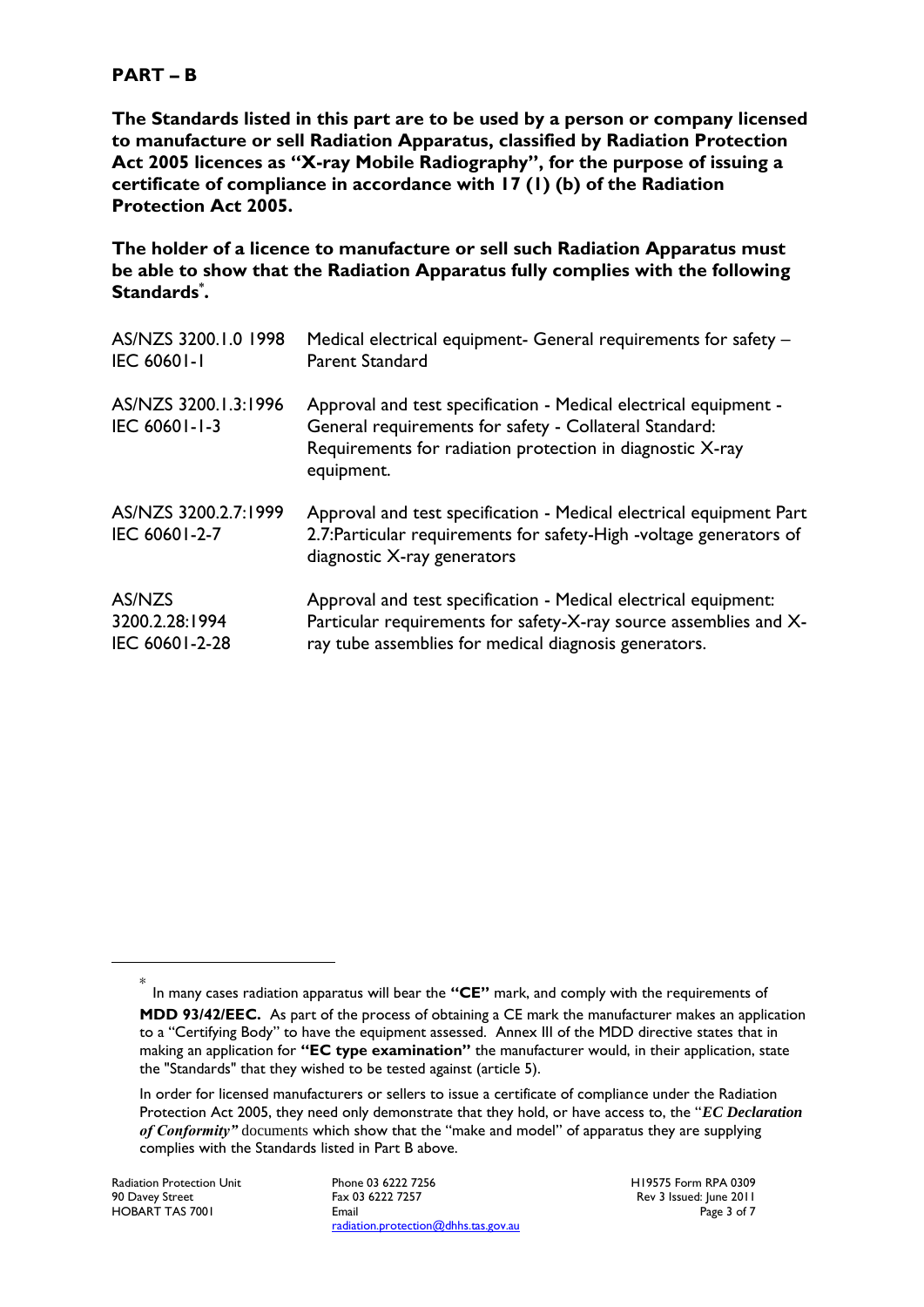### **Section 2 –** PARTS OF STANDARDS AND CODES OF PRACTICE ADOPTED BY THIS STANDARD

| <b>ITEM</b>                                            | <b>Requirements</b>                                                                                                                                                                                                                                                                                                                                                                                                                                                                                                                                                                           |
|--------------------------------------------------------|-----------------------------------------------------------------------------------------------------------------------------------------------------------------------------------------------------------------------------------------------------------------------------------------------------------------------------------------------------------------------------------------------------------------------------------------------------------------------------------------------------------------------------------------------------------------------------------------------|
| <b>Indicators</b>                                      |                                                                                                                                                                                                                                                                                                                                                                                                                                                                                                                                                                                               |
| mains                                                  | AS/NZS 3200.1.0 1998 6.3 a)<br>A mains indicator shall be clearly identified. "ON" and "OFF" positions shall be<br>marked according to the symbols in Appendix D, or indicated by a suitable indicator<br>light or other unambiguous means.                                                                                                                                                                                                                                                                                                                                                   |
|                                                        | Note: AS/NZS 3200.1.0:1998 56.8 provides for situations when indicators<br>are not necessarily required.<br>Unless indication is otherwise apparent to the operator from the normal operating<br>position, indicator lights shall be provided to indicate the equipment is energised.<br>Dot matrix and other alphanumeric displays are not considered to be indicator<br>lights.<br>Note Red shall be used exclusively to indicate that operation must not be started<br>or immediate action is required to terminate a hazardous state of operation.<br>AS/NZS 3200.1:1998 Paragraph 6.7 a) |
| ready to exposure                                      | AS/NZS 3200.2.7:1999 6.7 a)<br>AS/NZS 3200.2.7:1999 29.1.102 a)<br>Visible indication shall be provided on the CONTROL PANEL indicating the state<br>when one further actuation of a control from that CONTROL PANEL will initiate<br>the LOADING of THE X-RAY TUBE in INTERMITTENT MODE.<br>If this state is indicated in INTERMITTENT MODE by means of a single function<br>indicator light, the colour green shall be used; see 6.7 a).                                                                                                                                                    |
| energised X-ray tube                                   | AS/NZS 3200.2.7:1999 6.7 a)<br>The colour yellow shall be used at the control panel to indicate the loading state<br>(exposure)                                                                                                                                                                                                                                                                                                                                                                                                                                                               |
| audible signal                                         | AS/NZS 3200.2.7:1999 29.1.102 b)<br>A signalling device audible at the location from which the equipment is operated<br>shall indicate the termination of the exposure                                                                                                                                                                                                                                                                                                                                                                                                                        |
| Labels and markings:<br>filtration                     | AS/NZS 3200.1.3:1996 29.201.6                                                                                                                                                                                                                                                                                                                                                                                                                                                                                                                                                                 |
| <b>Protection against</b><br>mechanical hazards        |                                                                                                                                                                                                                                                                                                                                                                                                                                                                                                                                                                                               |
| moves easily                                           | The tube housing should be easy to move and position by an operator.<br><b>RAR</b>                                                                                                                                                                                                                                                                                                                                                                                                                                                                                                            |
| stays where positioned                                 | Once positioned, the tube housing should not move prior to or during exposures.<br><b>RAR</b>                                                                                                                                                                                                                                                                                                                                                                                                                                                                                                 |
| <b>Exposure distances</b><br>focus-skin distance (FSD) | Table 205 AS/NZS 3200.1.3:1996                                                                                                                                                                                                                                                                                                                                                                                                                                                                                                                                                                |

Phone 03 6222 7256 Fax 03 6222 7257 Email radiation.protection@dhhs.tas.gov.au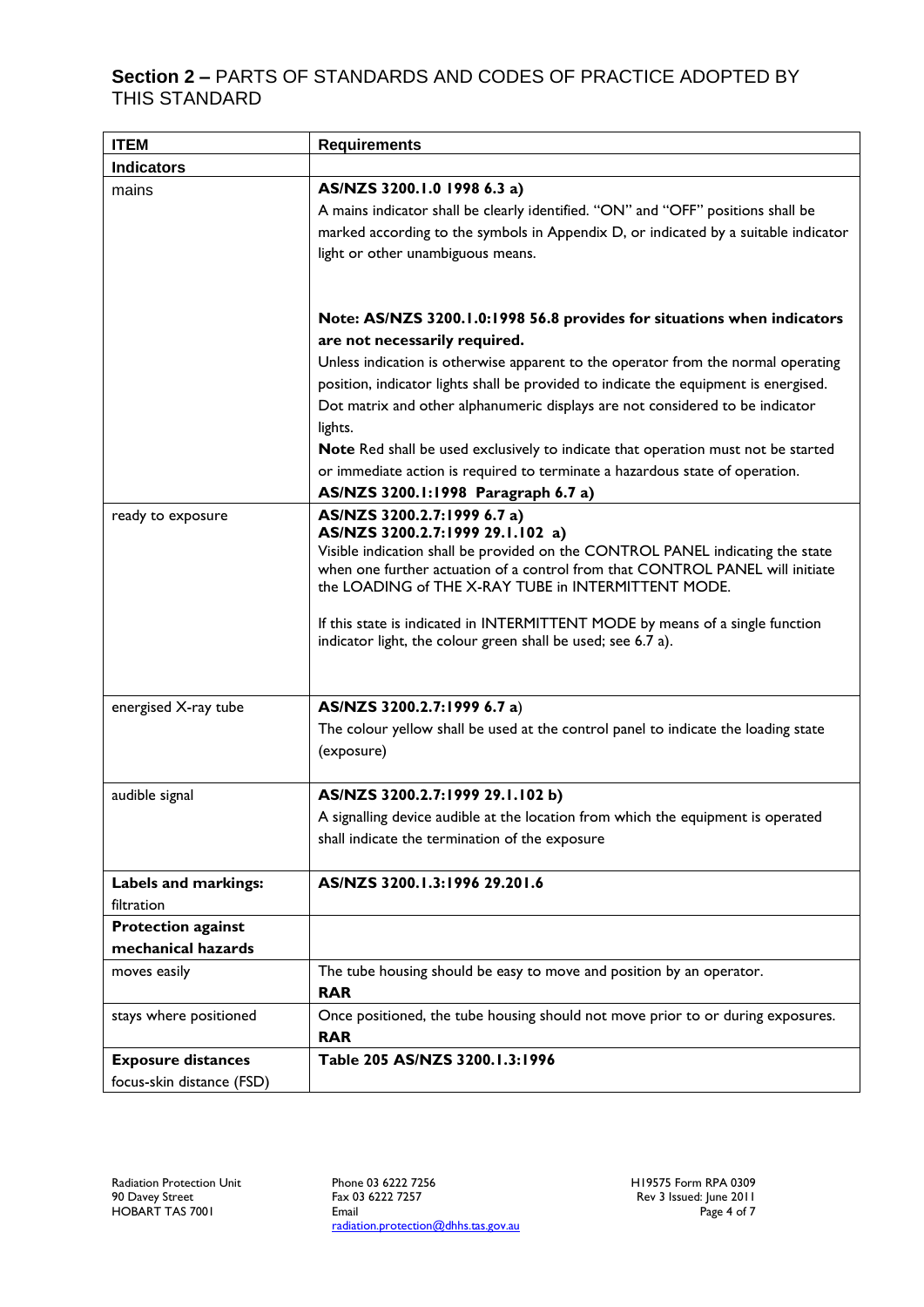| X-ray field               |                                                                                                                                                                     |
|---------------------------|---------------------------------------------------------------------------------------------------------------------------------------------------------------------|
| collimator mandatory      | AS/NZS3200.1.3:1996 29.202.1                                                                                                                                        |
|                           | No X-ray tube shall be utilized unless mounted in an X-ray tube housing to which a                                                                                  |
|                           | beam limiting device has been fitted                                                                                                                                |
| minimum field size        | AS/NZS 3200.1.3:1996 29.202.2                                                                                                                                       |
|                           | An X-RAY TUBE ASSEMBLY shall not have a RADIATION APERTURE larger than                                                                                              |
|                           | is needed to provide the largest X-RAY BEAM required for its specified applications.                                                                                |
|                           | If necessary, the RADIATION APERTURE shall be restricted to the appropriate size<br>by means of a fixed-size DIAPHRAGM, fitted as close as practicable to the FOCAL |
|                           | SPOT.                                                                                                                                                               |
|                           |                                                                                                                                                                     |
| type of adjustment        | AS/NZS 3200.1.3:1996 29.202.4 a)                                                                                                                                    |
|                           | The beam limiting device shall enable the extent of the X-ray beam to be adjusted                                                                                   |
|                           | within the range of normal use, by manual or automatic means, and having the                                                                                        |
|                           | following characteristics:                                                                                                                                          |
|                           | A minimum selectable size of the X-ray field not exceeding 5 cm in length and width<br>at a distance of 1 m                                                         |
|                           |                                                                                                                                                                     |
|                           |                                                                                                                                                                     |
| automatic adjustment      | AS/NZS 3200.1.3:1996 29.202.4 b)                                                                                                                                    |
|                           | If the adjustment is not stepless then step sizes not exceeding I cm                                                                                                |
|                           |                                                                                                                                                                     |
|                           |                                                                                                                                                                     |
|                           |                                                                                                                                                                     |
|                           |                                                                                                                                                                     |
| <b>Exposure controls</b>  |                                                                                                                                                                     |
| timer type                | Only electronic timers                                                                                                                                              |
|                           | <b>RAR</b>                                                                                                                                                          |
| exposure factors          | AS/NZS 3200.2.7:1999 50.101.1 a)                                                                                                                                    |
|                           | Information shall be available to the operator, before during and after exposure                                                                                    |
|                           | about fixed, or semi permanently preselected or otherwise exposure factors or                                                                                       |
|                           | modes of operation so as to allow the operator to preselect appropriate conditions<br>for irradiation                                                               |
|                           |                                                                                                                                                                     |
|                           |                                                                                                                                                                     |
| high voltage indication   | AS/NZS 3200.2.7:1999 50.101.1 c)                                                                                                                                    |
|                           | Values of the X-ray tube voltage shall be indicated in kV                                                                                                           |
|                           |                                                                                                                                                                     |
| tube current indication   |                                                                                                                                                                     |
|                           | AS/NZS 3200.2.7:1999 50.101.1 c)                                                                                                                                    |
|                           | Values of the X-ray tube current shall be indicated in milliamps                                                                                                    |
|                           |                                                                                                                                                                     |
| abbreviated indication of | AS/NZS 3200.2.7:1999 50.101.2 a)                                                                                                                                    |
| factors                   | For operation with one or more fixed combinations of exposure factors the                                                                                           |
|                           | indication at the control panel may be confined to the value of only one of the                                                                                     |
|                           | significant exposure factors                                                                                                                                        |

Phone 03 6222 7256 Fax 03 6222 7257 Email radiation.protection@dhhs.tas.gov.au H19575 Form RPA 0309 Rev 3 Issued: June 2011 Page 5 of 7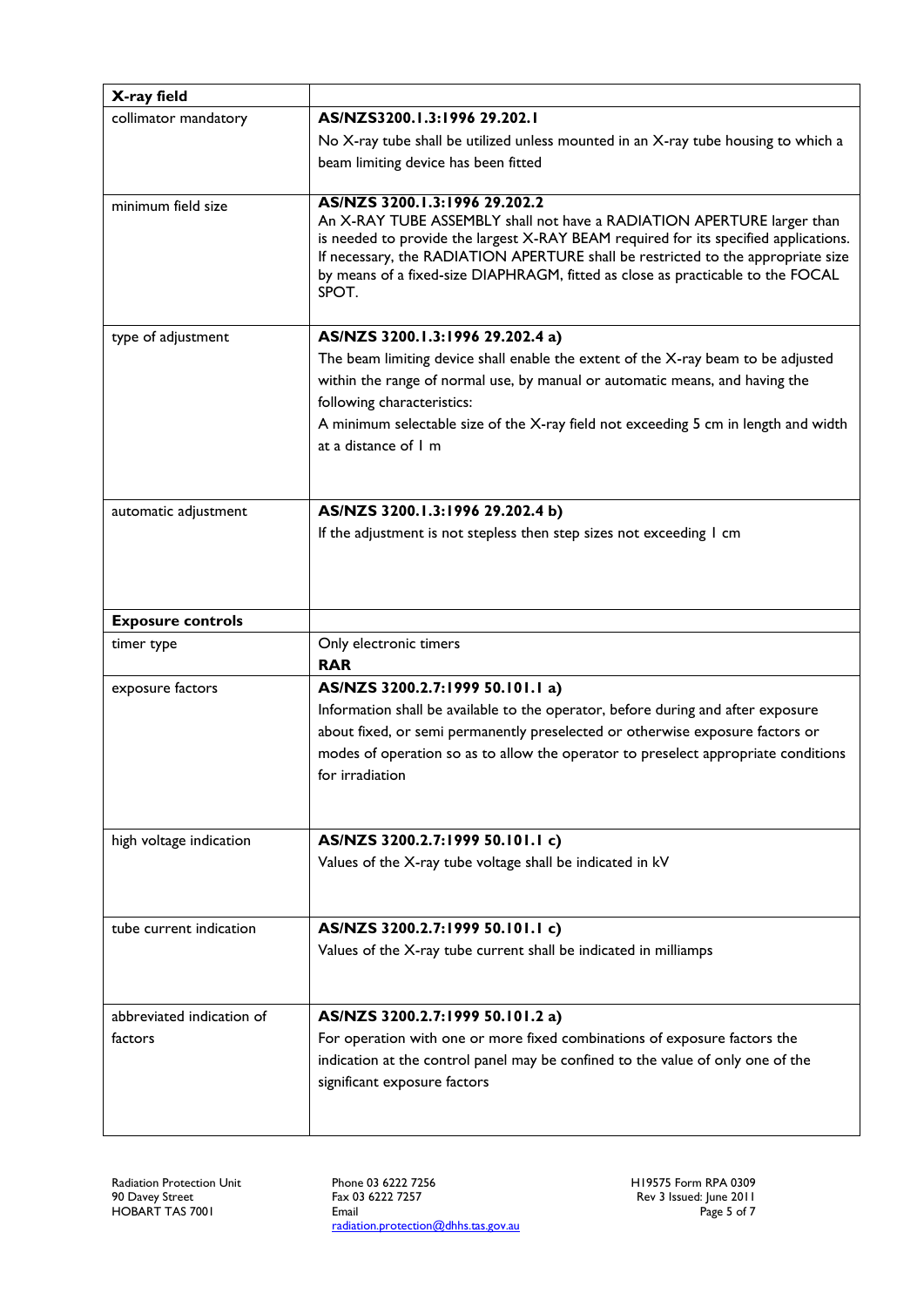| <b>Exposure switch</b>           |                                                                                                                                                                      |
|----------------------------------|----------------------------------------------------------------------------------------------------------------------------------------------------------------------|
| position of exposure switch      | AS/NZS 3200.1.3:1996 29.208.1                                                                                                                                        |
|                                  | Control of the X-ray unit shall be from a distance of not less than 2 metres from                                                                                    |
|                                  | the focal spot or X-ray beam                                                                                                                                         |
|                                  |                                                                                                                                                                      |
|                                  |                                                                                                                                                                      |
| constant pressure required       | AS/NZS 3200.2.71999:29.1.103 b)                                                                                                                                      |
|                                  | Each exposure shall be initiated and maintained by means of a control requiring                                                                                      |
|                                  | continuous actuation by the operator                                                                                                                                 |
|                                  |                                                                                                                                                                      |
| no repeat exposure without       | AS/NZS 3200.2.71999:29.1.103 c)                                                                                                                                      |
| release                          | It shall not be possible to initiate another exposure without releasing the switch                                                                                   |
|                                  |                                                                                                                                                                      |
|                                  |                                                                                                                                                                      |
| dead man type                    | AS/NZS 3200.2.71999:29.1.103 d)                                                                                                                                      |
|                                  | The exposure shall be able to be interrupted at any time                                                                                                             |
|                                  |                                                                                                                                                                      |
|                                  |                                                                                                                                                                      |
| security of switch               | AS/NZS 3200.2.71999:29.1.103 e)                                                                                                                                      |
|                                  | Any exposure control shall be safeguarded against unintended actuation                                                                                               |
|                                  |                                                                                                                                                                      |
|                                  |                                                                                                                                                                      |
| Light beam<br>thermal protection | AS/NZS 3200.2.28;1994 42.101                                                                                                                                         |
|                                  | Beam limiting devices incorporating a light field indicator shall be provided with one                                                                               |
|                                  | of the following means to reduce the possible temperature rise occurring if the lamp                                                                                 |
|                                  | remains energised while the beam limiting device is covered with drapes or other                                                                                     |
|                                  | material, reducing the normal heat dissipation                                                                                                                       |
|                                  | a) a thermal cut out                                                                                                                                                 |
|                                  | b) a time limiting device preventing the lamp remaining on for more than 2 minutes                                                                                   |
|                                  | c) a statement in the accompanying documents giving details of a time limiting switch                                                                                |
|                                  | to be connected externally to perform the function described in b)                                                                                                   |
|                                  |                                                                                                                                                                      |
| light beam alignment             | AS/NZS 3200.1.3:1996 29.202.9                                                                                                                                        |
|                                  | The lack of alignment between any boundary of the light beam and the equivalent<br>boundary of the X-ray beam in the plane of the image receptor shall not exceed 2% |
|                                  | of the distance between the focus of the X-ray tube and the plane of the image                                                                                       |
|                                  | receptor                                                                                                                                                             |
|                                  |                                                                                                                                                                      |
| illuminance                      | AS/NZS3200.1.3:1996 29.202.7                                                                                                                                         |
|                                  | If a light field indicator is provided it shall delineate the edges of the X-ray field and                                                                           |
|                                  | shall provide an average illumination of not less than 100 lx in a plane normal to the                                                                               |
|                                  | reference axis at 1 m from the focal spot, or at the largest focal spot to image                                                                                     |
|                                  | distance specified in normal use, if this is less than I m                                                                                                           |
|                                  |                                                                                                                                                                      |
| contrast                         | AS/NZS3200.1.3:1996 29.202.7<br>The contrast at the edge of the light field shall have a value of not less than 3                                                    |
|                                  |                                                                                                                                                                      |
|                                  |                                                                                                                                                                      |

Radiation Protection Unit 90 Davey Street HOBART TAS 7001

Phone 03 6222 7256 Fax 03 6222 7257 Email radiation.protection@dhhs.tas.gov.au H19575 Form RPA 0309 Rev 3 Issued: June 2011 Page 6 of 7